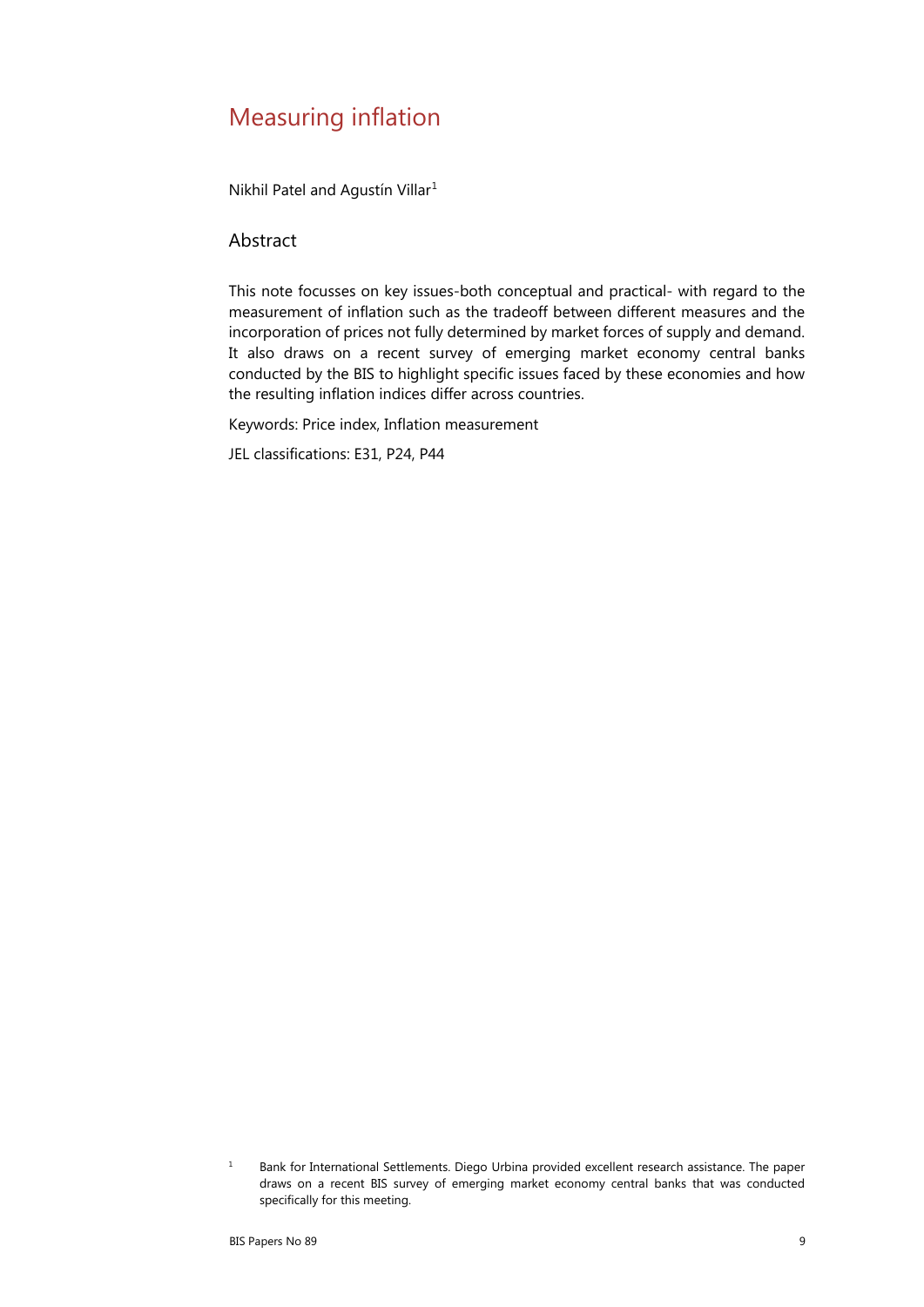## **Introduction**

Broadly considered, there are two main rationales for measuring inflation. First, inflation reduces welfare. Second, inflation provides an indication of the degree of slack or short-term developments in the economy.<sup>[2](#page-1-0)</sup> The weight given to these respective elements will determine the definition of inflation used.

How to measure inflation is a highly technical issue and involves many choices that could have significant consequences for the level and dynamics of the series one would like to construct. At the same time, it is important to measure inflation in a transparent and credible way, one that is understood by different constituencies of society. That said, if the measurement of inflation relies on cost of living estimates across different groups of the population, such a measurement could vary across groups; targeting the cost of living index relevant to one specific group might not be appropriate for another group.

This note reviews different aspects of inflation measurement. Section 1 discusses what is to be measured. Section 2 reports on alternative prices indices and their possible biases. Section 3 deals with the challenges faced by emerging market economy (EME) central banks in appropriately defining and measuring inflation, focusing in particular on the treatment of administered prices and owner-occupied housing across a surveyed sample of EME central banks.

### 1. What are we trying to measure?

Inflation acts as a tax on money: high and volatile inflation rates affect negatively the demand for money. To the extent that money provides services valued by consumers and producers, inflation imposes a welfare cost. Moreover, inflation can result in relative price changes in the presence of nominal price and wage rigidities (Vedrin (2015)), which can create significant welfare costs. How large these welfare costs are depends, inter alia, on the competitive structure of the economy, government interference, market imperfections and financial factors. As a consequence, central banks care about the level and variability of inflation.

The theoretical basis of inflation measurement is the concept of a "composite good" whose price is measured by a cost-of-goods index. A special case of a cost-ofgoods index is the cost-of-living index (Wynne (2008)), which derives the choice of goods to be included in the index and their weights from the theory of consumer behaviour. The relative importance of different goods and services changes in response to changes in prices and preferences. A fixed bundle of goods is therefore likely to become less representative as time elapses. Popular cost-of-living indices are the CPI and retail price index (RPI), both of which measure the rate of change in the prices of goods and services consumed by households.<sup>[3](#page-1-1)</sup>

<span id="page-1-0"></span><sup>2</sup> Of course, the degree of slack in an economy and other short-term developments are also affected by other factors not reflected in current inflation rates.

<span id="page-1-1"></span>The difference between these two indices is more historical than conceptual. The RPI originated as a measure of the cost-of-living needed to maintain healthy living conditions in a working class household in the United Kingdom. However, over time its scope expanded to include all major categories of household expenditure. The CPI, which was originated in the United States, initially valued the expenditure of a clerical urban wage-earner. Later on, coverage was extended to all urban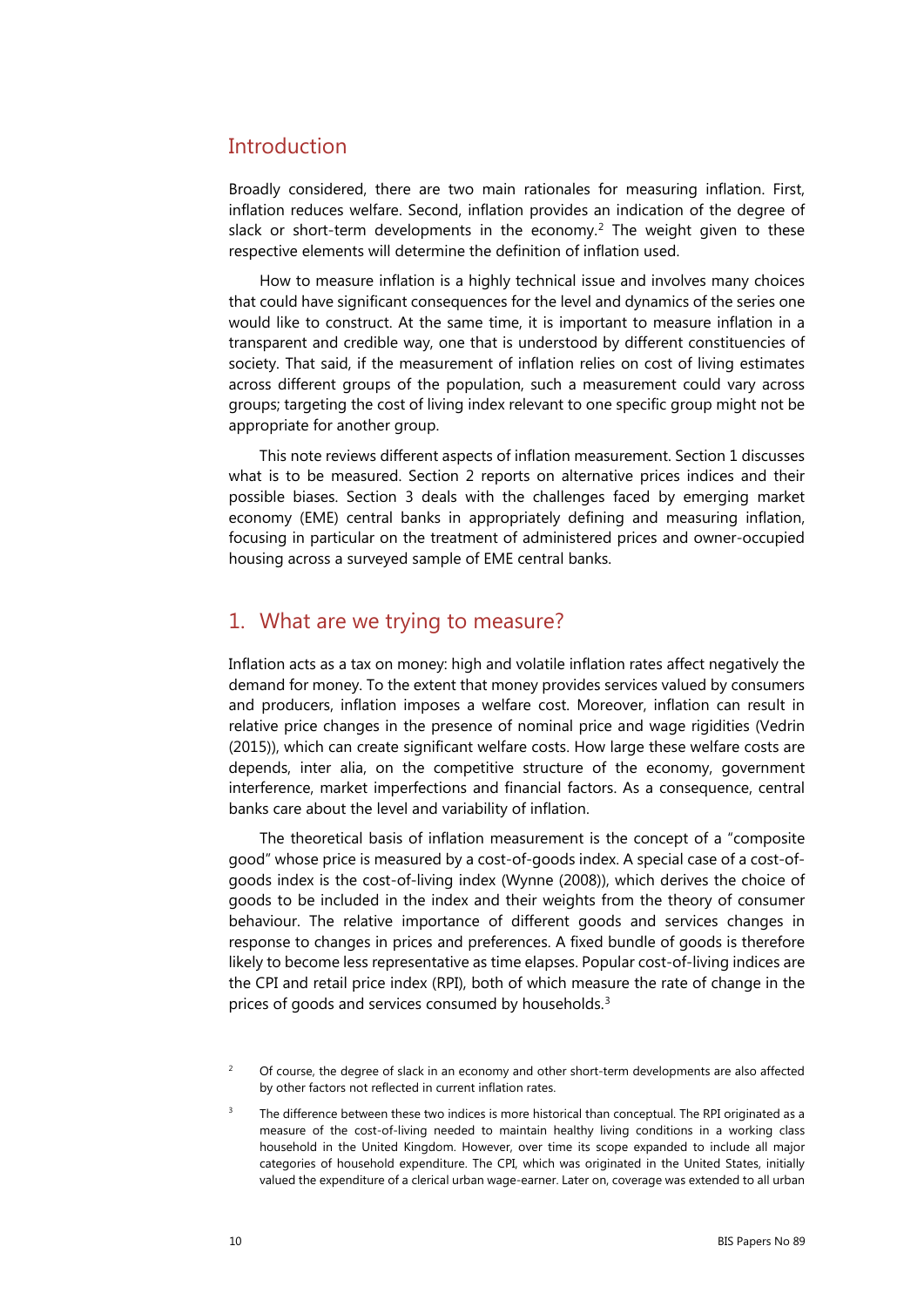While changes in a cost-of-living index come very close to what most people intuitively understand by the term "inflation" (Lebow and Rudd (2008)), it is not clear that this is what central banks want to target since monetary policy affects only a subset of prices in the economy. For this reason, central banks usually do not react to the first round effects of changes in prices resulting from changes in indirect taxes or administered or regulated prices, even if they are included in the index targeted. One possibility would be to exclude such prices from the index altogether. We will return to this issue later.

A related problem is that the cost of living may fluctuate because of transitory shocks that cannot be addressed by monetary policy. Many central banks therefore use different measures of "core" inflation that eliminate some of the most volatile price components or those most affected by transitory shocks (for instance, highly seasonal food prices). We will discuss core inflation in the next section, when we look at the actual indices used by EME central banks.<sup>[4](#page-2-0)</sup>

The downside of dropping specific price categories is that the resulting narrow index may become less representative of the actual cost of living. This compounds the problem that different parts of the population have different consumption patterns and thus face price changes which can differ significantly even from the broadest price index. This problem tends to be especially acute in EMEs, where a larger fraction of income is spent on items with volatile prices (such as food).

Producer price indices (PPI) or the GDP deflator provide an alternative to the CPI or similar cost-of-living indices. For economies vulnerable to terms-of-trade shocks, targeting the PPI or the GDP deflator might help preserve price stability, as fluctuations in the nominal exchange rate can counter movements in the terms of trade. Central banks would then react to any changes in producer prices that are not absorbed by exchange rate movements (Agénor and Pereira da Silva (2013)).

### 2. What indices do EME central banks use?

Responses to our survey questionnaire reveal that EME central banks use a relatively narrow set of measures of inflation in their monetary policy assessment, with the changes in the CPI playing a central role (Table 1). Most central banks target inflation measures based on the CPI – 16 out of the 22 responses received. A small number of central banks replied that they did not target inflation directly as measured by a price index. This group of central banks base their monetary policy strategy on the targeting of the external value of the currency although the CPI still plays a central role as a measure of inflation. [5](#page-2-1)

None of the EME central banks that participated in the survey targets a measure of inflation based on an index other than the CPI (for instance, producer prices or the GDP deflator). This overwhelming preference for targeting the CPI suggests that central banks do not see the shortcomings of the CPI, such as the high share of

consumers. In both cases, the prices used in the index are obtained by regular nationwide sampling while the weights pertaining to each price category are derived from household budget surveys.

- <span id="page-2-0"></span>From a statistical point of view, more volatile price categories tend to reduce the precision of the price index estimates. In some cases, price categories with a comparably small relative weigh may make a big contribution to variation in the overall index.
- <span id="page-2-1"></span><sup>5</sup> Central banks targeting the exchange rate appear to have considerable leeway in keeping inflation low and stable. However, they still need to wrestle with considerable challenges in securing price stability. The note submitted for this meeting by the Hong Kong Monetary Authority describes some of those challenges.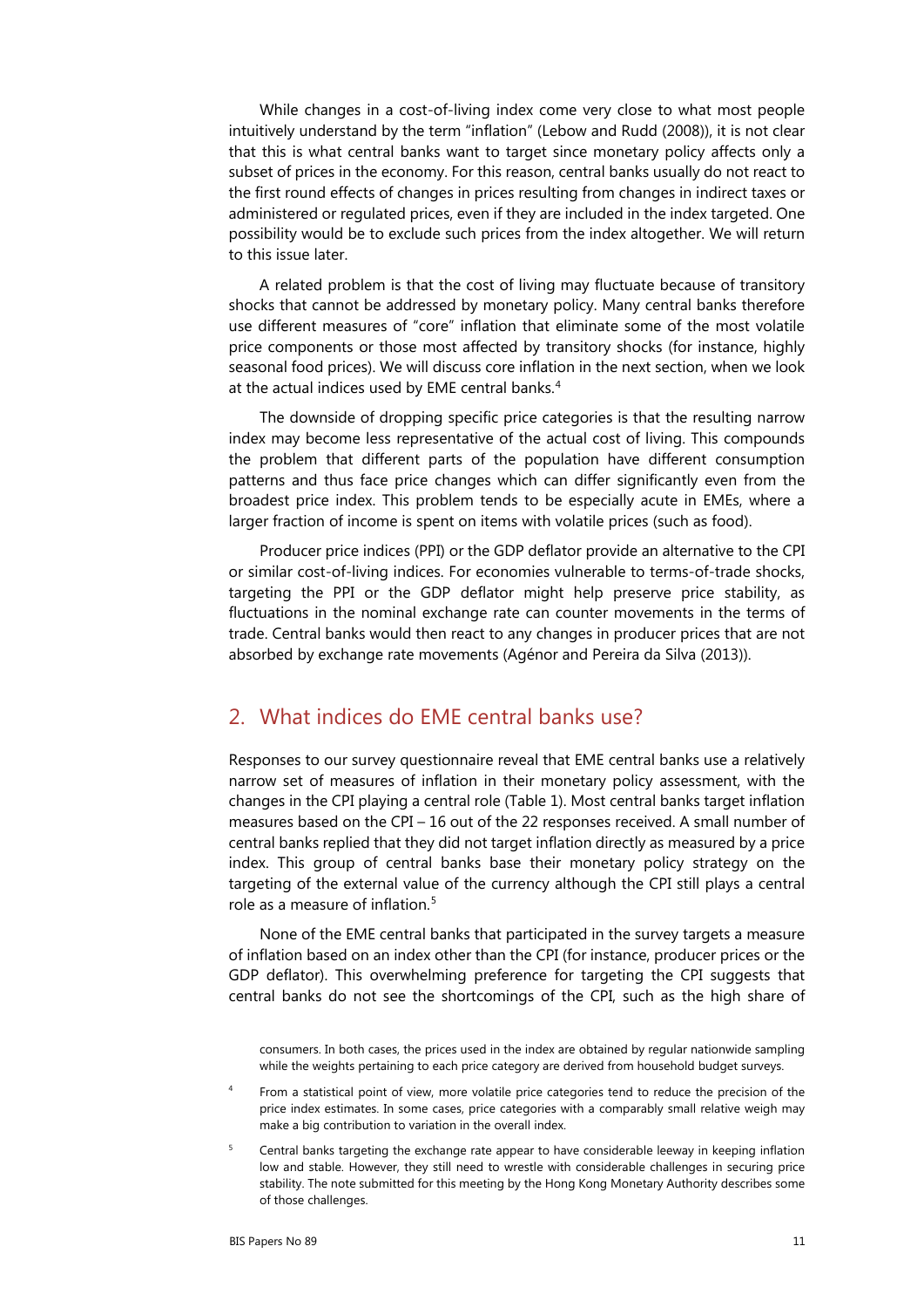regulated or administered prices in EMEs, as insurmountable obstacles in the achievement of their monetary policy objectives. In particular, by choosing the CPI over other measures of inflation, EME central banks appear to place greater weight on the welfare cost rationale for measuring inflation than on measures of slack or short-term developments.

The widespread use of the CPI as the preferred price index in inflation targeting and other monetary policy strategies in EMEs seems to reflect a number of perceived advantages. First, the CPI is relatively easy to understand and is the best available measure of the cost of living faced by consumers. Second, it is familiar to large segments of the population, regularly reported in the news media, used as a reference for the provision of government benefits or contracts and is widely followed as an indicator of macroeconomic stability. Finally, it is available at a relatively high frequency and is not subject to many revisions, enhancing its transparency and use in monetary policy (Moreno (2010)).

#### What measure of inflation and for what?

Summary of questionnaire responses Table 1 and the state of the state of the state of the state 1 and 1 and 1 and 1 and 1 and 1 and 1 and 1 and 1 and 1 and 1 and 1 and 1 and 1 and 1 and 1 and 1 and 1 and 1 and 1 and 1 and

|                            |            |            | Other uses $2$ |                                |
|----------------------------|------------|------------|----------------|--------------------------------|
|                            | Target $1$ | Set policy | Forecasting    | Assessment of<br>policy stance |
| CPI                        | 16 (22)    | 13(15)     | 16 (18)        | 15 (18)                        |
| CPI (core)                 |            | 10(12)     | 13 (14)        | 13(15)                         |
| Import prices <sup>3</sup> | $\cdots$   |            |                | 2                              |
| <b>GDP</b> deflator        | $\cdots$   |            |                | 2                              |
| Producer price index       | $\cdots$   | C          | 8              |                                |

 $1$  Total number of countries that provided information in parenthesis.  $2$  Number of countries using the CPI (headline) for inflation targeting and for other uses. <sup>3</sup> Chile uses external prices instead of import prices for forecasting purposes.

Source: BIS survey.

Central banks that target inflation as measured by the CPI also make use of the inflation index for other aspects of their monetary strategy. Of the 16 central banks that target consumer price inflation, 13 replied that they also make use of CPI inflation to set their policy (Table 1). This reveals consistency between the measured target and the use of this measure in setting the policy rate. The three central banks that do not set policy on the basis of the CPI tend to use a narrower measure. A few central banks do not target consumer price inflation in their monetary policy but instead forecast it (three central banks) and use the forecasts to assess the policy stance (three others) or set policy (two others).

Many central banks also rely on measures of "core inflation" to forecast inflation, assess the policy stance and set policy. There is a large overlap in the central banks that make use of a "core inflation" measure as part of their monetary policy strategy with those that target a measure of consumer price inflation. But "core" can mean different things to different countries. It may exclude highly volatile prices (eg those of foodstuffs and fuel), non-monetary expenditures (eg imputed housing costs for owner-occupied property or rents) or the effects of changes in taxes, subsidised prices or rents, and administered prices.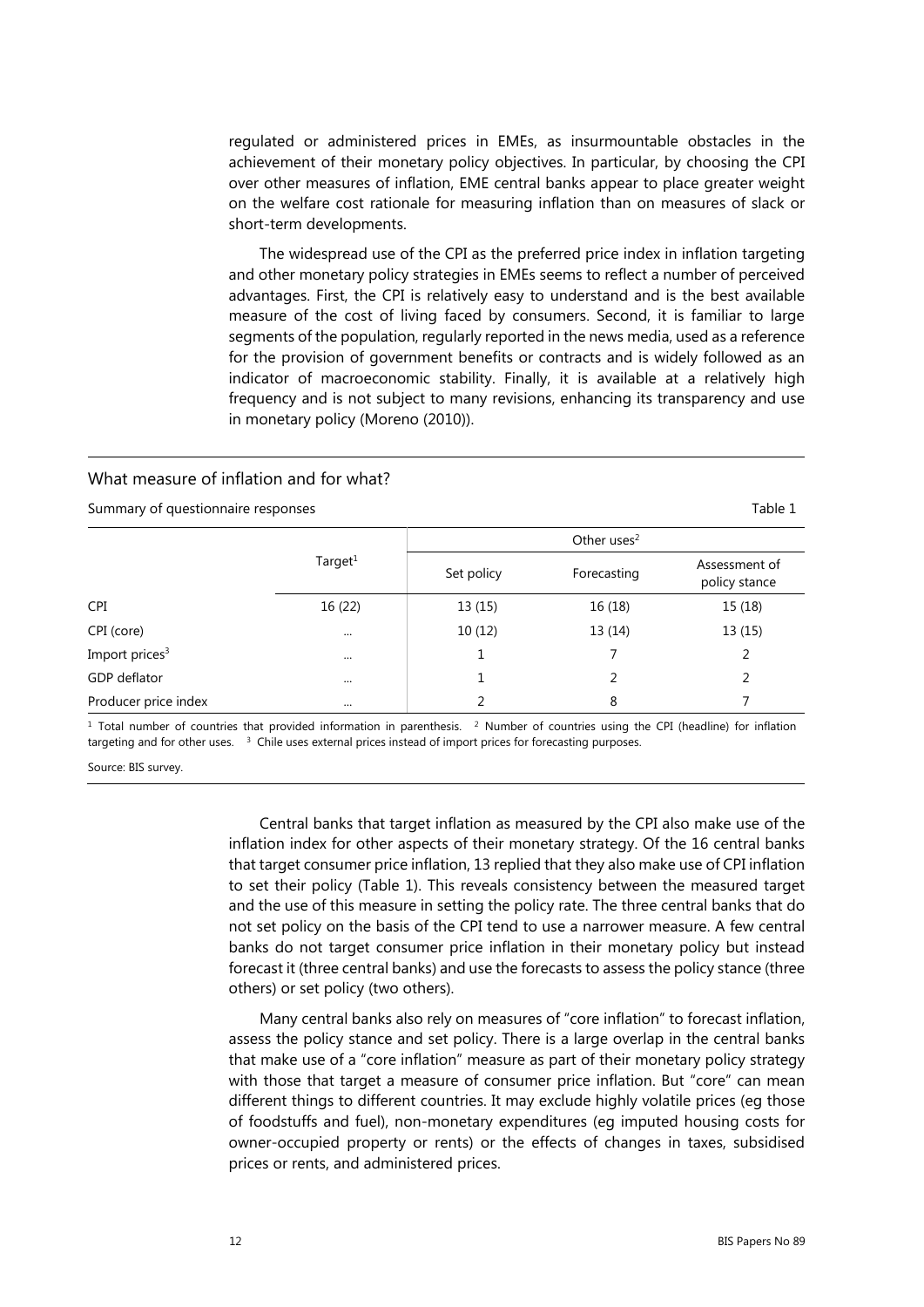#### Biases in the measurement of inflation

While the CPI has a central role to play in the monetary policy framework of many EMEs, there are reasons to believe that it may be biased. The most common arguments suggest that it typically overestimates inflation. This bias reflects substitution effects, household heterogeneity, and quality improvement and product replacement effects. Unless the weights are revised frequently, the index will become less representative as goods with larger price increases tend to be demanded less and those with lower prices increases or price decreases tend to be demanded more. The obvious solution lies in a more frequent updating of the index. However, this comes at the cost of more frequent expenditure surveys and possibly also perceptions of index manipulation.

Heterogeneity of household income is a significant potential source of bias in EMEs. The weights of the CPI are often based on the average share of expenditure from different groups in society. Because the distribution of expenditure tends to be skewed, the index is likely to overweight the expenditure patterns of the more affluent segments of society. This problem might be more serious in EMEs where the distribution of income is more unequal. The impact on the inflation rate is less clear: it would depend on the relative prices changes taking place in the economy. If the prices of goods prominent in the expenditure of households at the higher end of the income distribution scale are growing faster than those of groups at the lower end, the measurement of inflation will be biased upwards.

The implications of overestimation have often been flagged in other areas of public policy such as fiscal policy and the assessment of economic competitiveness. For example, an upward bias may drive up pensions and social spending more rapidly than justified by changes in the cost of living. If it is not anticipated, the systematic overestimation of the inflation rate due to a bias can also have significant consequences for perceived real interest rates and thus for saving and investment as well as monetary policy.

The replies to the survey show that half of the 16 central banks have estimates for the potential bias in CPI inflation, although the type of bias and even sometimes the sign vary across countries. The central banks of Malaysia, Poland, Russia and Thailand estimate an upward bias. In Chile, by contrast, the quality bias in the clothing category imparts a negative bias to inflation as estimated by the CPI. In Malaysia, the heterogeneity of income is a motive for considerable control of surveys carried out at five-year intervals. The substitution bias is also monitored with surveys carried out every six months in order to adjust expenditure shares.

## 3. Some practical issues in measuring inflation

Prices of goods and services that are not freely determined in the market present a challenge to inflation measurement. Conceptually, it is not always clear whether and to what extent these prices should be incorporated in an inflation measure used for conducting monetary policy. Moreover, given the difficulty of estimating and inferring prices in the absence of explicit markets, it is not always feasible to implement an optimal index even if one attempts to base it on firm conceptual grounds.<sup>[6](#page-4-0)</sup> Central banks therefore face the complex task of striking a balance between practice and

<span id="page-4-0"></span> $6$  For instance, while in theory it may be optimal to fully incorporate the cost of owner-occupied housing (an issue discussed in detail below), in practice this may not be feasible in the absence of good proxies for the cost of owner-occupied housing, given the lack of actual market prices.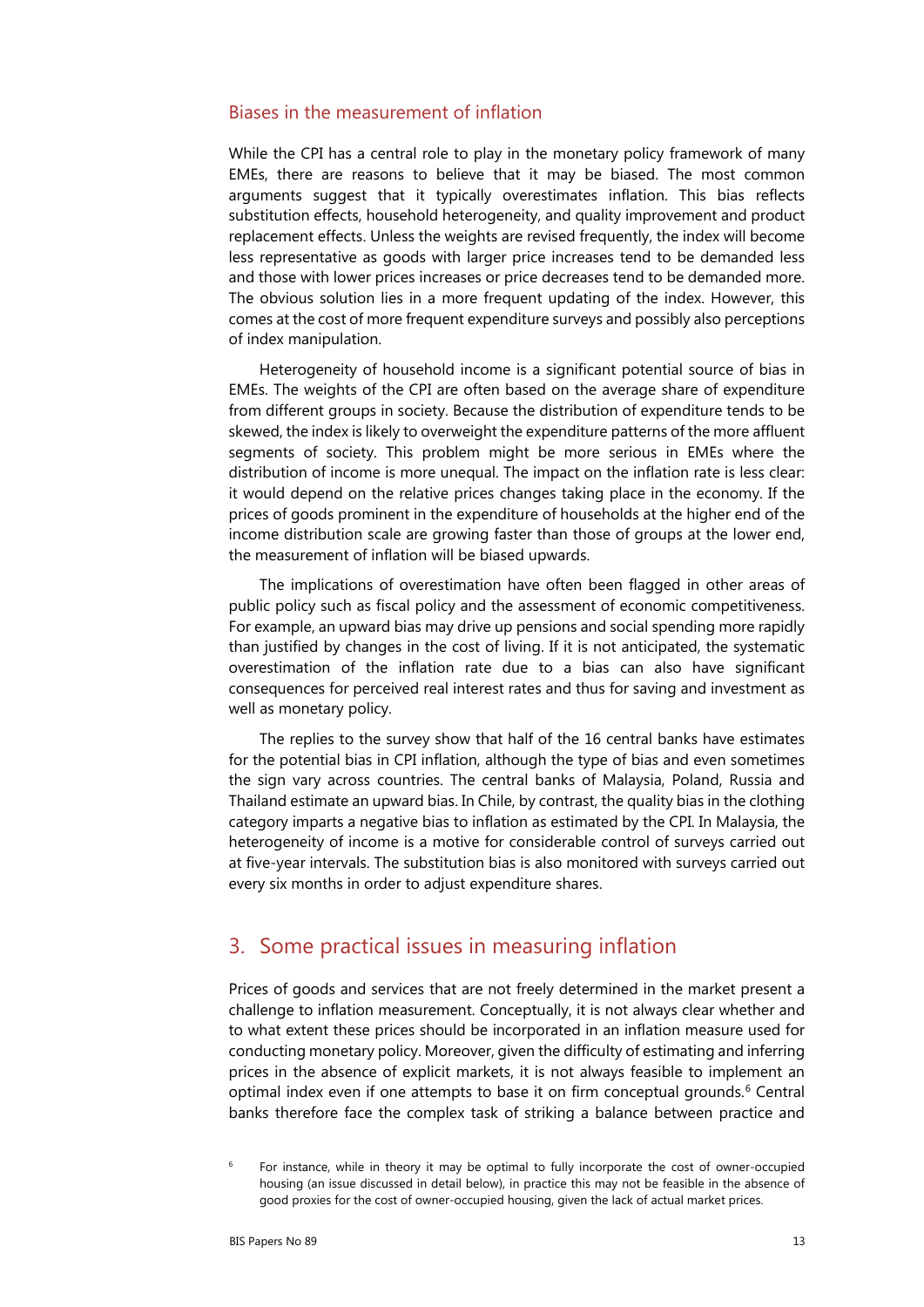theory when deciding how such prices should be treated in their preferred inflation measure. This section covers two prominent prices that fall into this category, namely administered and regulated prices, and the prices of owner-occupied housing services. It also summarises how central banks in our survey deal with them.

#### 3.1 Administered and regulated prices

Governments typically regulate the prices of certain goods and services. These obviously include goods and services provided by the government itself, such as public transport, health care and education, but also other goods that are considered essential.<sup>[7](#page-5-0)</sup> It is in the treatment of administered prices that the tension between the welfare cost and slack measurement rationales for measuring inflation come to the fore. On the one hand, if such prices are mainly driven by social and political concerns, they cease to be good indicators of slack in the economy or of short-term developments more generally. On the other hand, these prices represent a significant share of the consumption basket in most EMEs and hence warrant inclusion as a gauge of the cost of living.

According to questionnaire responses, the share of administered and regulated prices varies substantially across countries (Appendix Table 3.1). It is as high as 34.6% in Thailand and less than 5% in India. As expected, food, energy and government services are the most prominent categories.

The survey also highlights how central banks differ in their treatment of administered and regulated prices, and in balancing the trade-offs mentioned above. At one extreme, these prices are incorporated fully in the inflation measure (eg in Peru). At the other extreme, they are dropped from the index altogether (eg in Hungary and Poland).<sup>[8](#page-5-1)</sup> In between, many central banks choose to downplay administered and regulated prices through different means, often retaining scope to exercise discretion and judgment in the presence of large movements.<sup>[9](#page-5-2)</sup>

The Bank of Thailand provides a slightly different and interesting alternative. It uses an inflation measure that attempts to explicitly exclude only government measures (such as an increase in excise taxes) from regulated prices. This has the advantage of retaining goods with administered prices to maximise the coverage of the inflation measure while at the same time preventing government actions (which are presumably not directly linked to the state of the economy) to affect it. Taking this approach further, another option might be to estimate shadow prices for regulated goods and services by using, for instance, estimates of the cost of production. That said, this would make the measure less transparent and timely and no longer indicative of the cost of living.

Regulated prices often give rise to black markets and underground economies. More generally, the informal sector of an economy, which in some cases is fairly sizeable (39–42% of GDP for the Philippines according to the estimates of Schneider

This, for instance, is the case for fuels such as kerosene and liquefied petroleum gas (LPG) in India.

<span id="page-5-1"></span><span id="page-5-0"></span>The core inflation measure computed by the National Bank of Poland excludes administered and regulated prices. As discussed above, different countries work with different definitions of core inflation.

<span id="page-5-2"></span><sup>9</sup> For example, while regulated and administered prices are incorporated in the inflation measure used by Korea, steps are taken to exclude transitory changes due to institutional shifts unrelated to economic forces.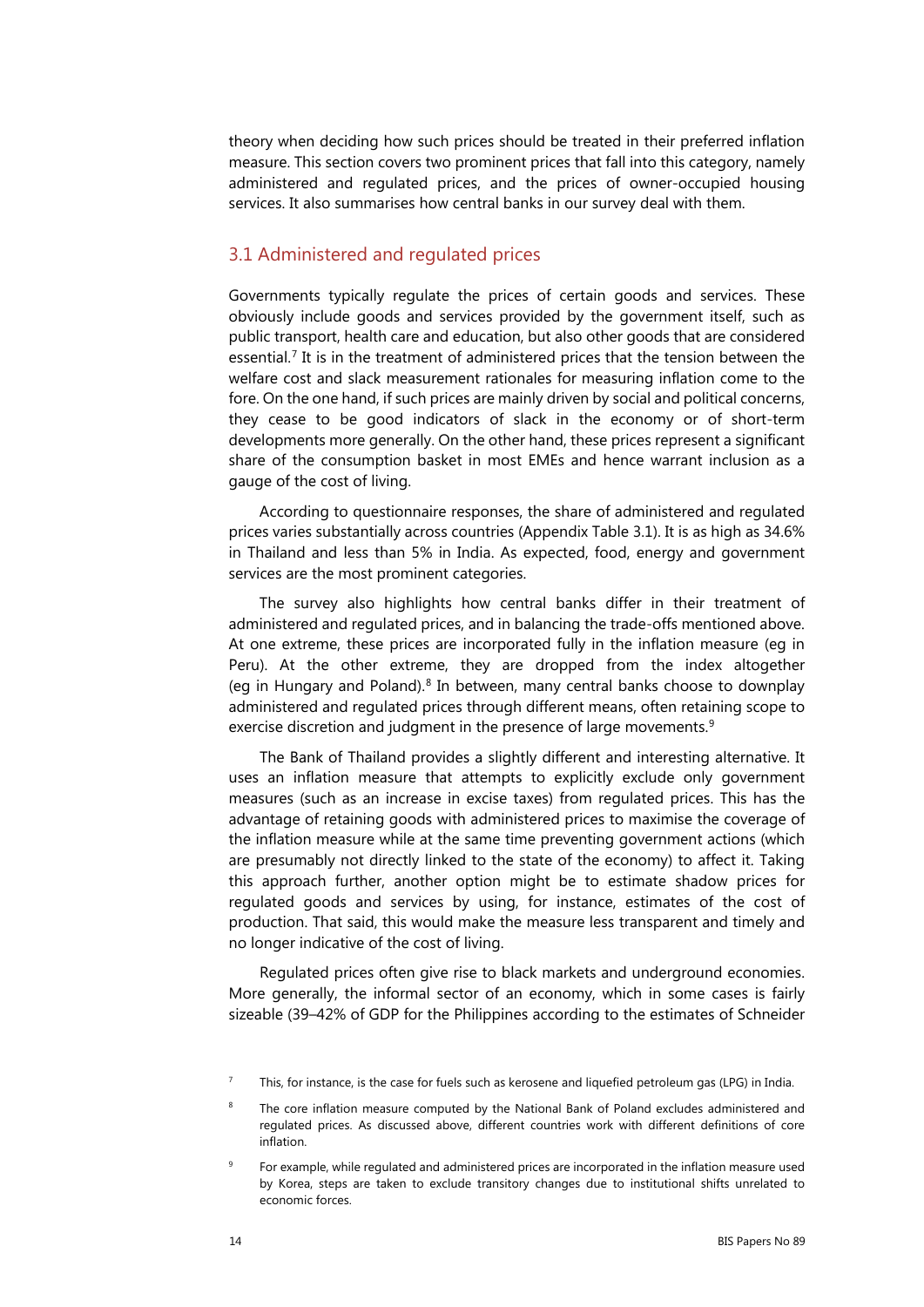et al (2010)), presents a challenge for inflation measurement since these prices are excluded from the computation of economic indices.

#### 3.2 Measuring the price of housing services

Housing services, whether explicitly accounted for by rental payments or implicitly incorporated in owner-occupied housing estimates, account for a large proportion of total household expenditure. But houses tend to be big-ticket items that are purchased infrequently, so the cost of the implicit services provided must be estimated.<sup>[10](#page-6-0)</sup> This could be done by including house prices directly in the measure of inflation, for instance through the net acquisition approach that measures the average change in the price paid by a household to acquire a home, or by estimating implicit rents. Yet another option is to follow the user cost approach, which covers various costs of home ownership such as interest payments on mortgages, taxes, insurance, repairs and maintenance costs (see McCarthy and Peach (2010) and Cecchetti (2007) for discussions of how those issues are being addressed in advanced economies).<sup>[11](#page-6-1)</sup>

Our survey responses show that EME central banks address these issues in very different ways. As a result, the share of housing in the inflation measures varies widely, ranging from 1.2% in Hungary to 31.7% in Hong Kong SAR (Appendix Table 3.2).

While rental prices are relatively easy to obtain and are incorporated by all the surveyed countries, with the exception of Peru, Saudi Arabia and the United Arab Emirates, the extent to which owner-occupied housing is covered differs widely. Some central banks choose to exclude owner-occupied housing completely (Chile, Hungary, Korea, Malaysia, the Philippines, Poland, Russia and Turkey).<sup>[12](#page-6-2)</sup> This could be either because they prefer to work with an inflation measure that is representative only of market prices or because it is not feasible to obtain satisfactory measures. Among the central banks that do incorporate owner-occupied housing in their inflation measure, the rental equivalence approach is nearly the unanimous choice (Appendix Table 3.2).<sup>[13](#page-6-3)</sup> This is consistent with Gillingham (1983), who argues that this is preferable on both theoretical and empirical grounds.

Even in the case of rents, central banks in our survey highlight potential sources of bias. Typically, the longitudinal nature of most surveys implies that newly constructed houses are often underrepresented, leading to a downward bias in measured inflation. Central banks address this issue in several ways. For instance, some countries report using rotating samples and replace a certain fraction of the sample at a specific frequency.<sup>[14](#page-6-4)</sup> Recognising the problem posed by lags between construction of new housing units and their full incorporation in the rental

- <span id="page-6-1"></span> $11$  See Poole et al (2005) for a detailed description and comparison of these methods.
- <span id="page-6-2"></span> $12$  This is also the approach taken in computing the Harmonised Index of Consumer Prices (HIPC), the primary inflation measure used by the ECB to set monetary policy for the euro area.
- <span id="page-6-3"></span><sup>13</sup> The only exceptions are Israel, which in addition to the rental equivalence approach gives a small weight to the cost of insurance and legal services; Chile, which reports using repairs and maintenance services; and the Czech Republic, which reported using the user cost approach in the past, but switched to the rental equivalence approach in 2007.
- <span id="page-6-4"></span>One thirty-sixth of the sample is replaced in Korea every month, while one third is replaced by Turkey every year.

<span id="page-6-0"></span><sup>&</sup>lt;sup>10</sup> From the point of view of national income accounting, homeowners living in their own houses are assumed to pay themselves a market rent, which appears as consumption expenditure in GDP. The rationale is that if some or all homeowners become renters or vice versa, GDP should not be affected.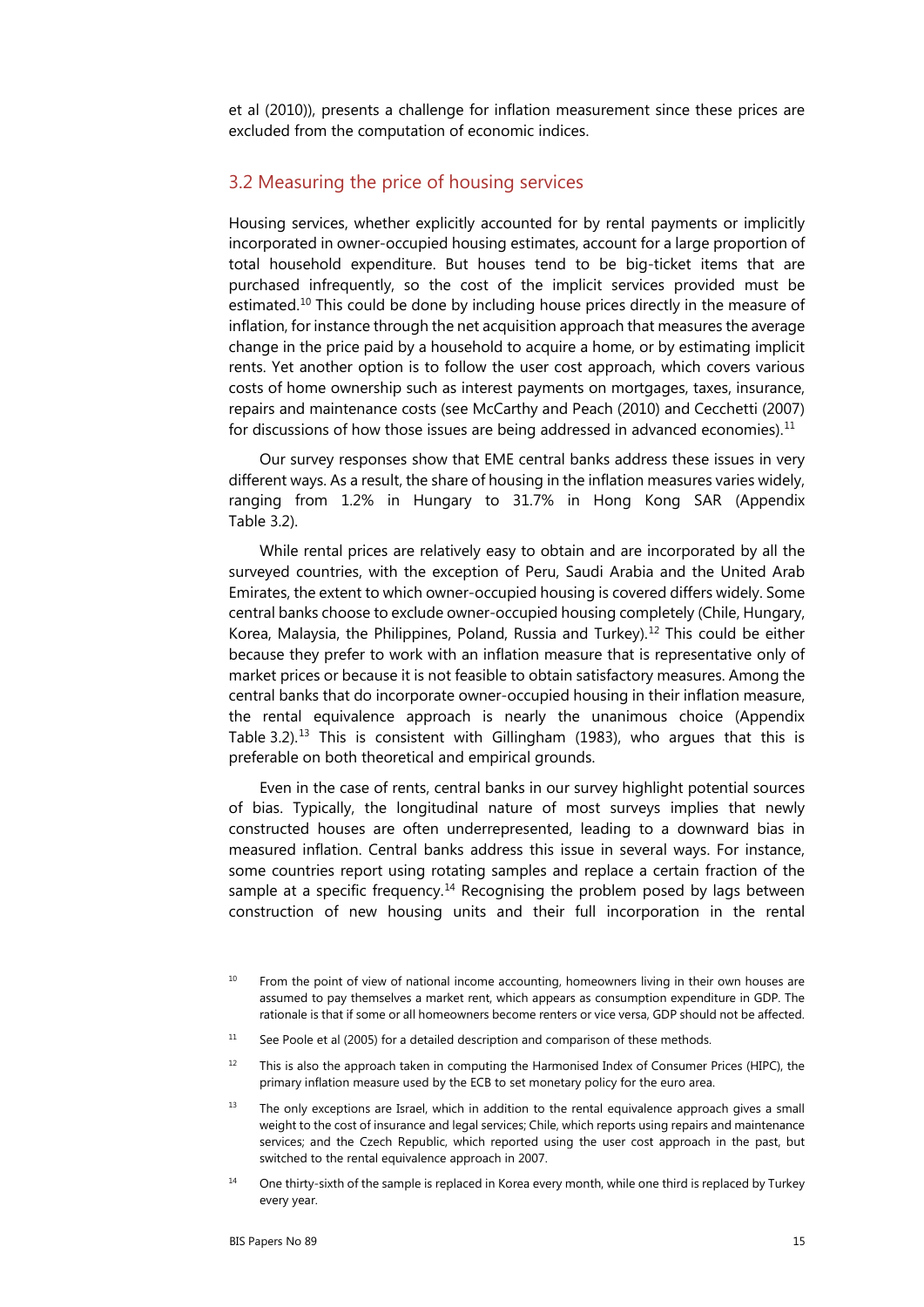computation programme, the Czech Republic makes annual adjustments based on finalised construction works and liquidated housing.

Survey attrition, small sample coverage and changes in neighbourhood quality are some of the other sources of bias that affect the measurement of housing services for both tenant and owner-occupied units. Israel, for instance, identifies the small sample of rental housing units as a major potential source of bias and uses a hedonic estimation routine to address it.

Sometimes the biases are not easy to minimise, and central banks may be left with little choice but to use an inflation index that excludes housing inflation to reflect inflationary pressure, as is done by Thailand.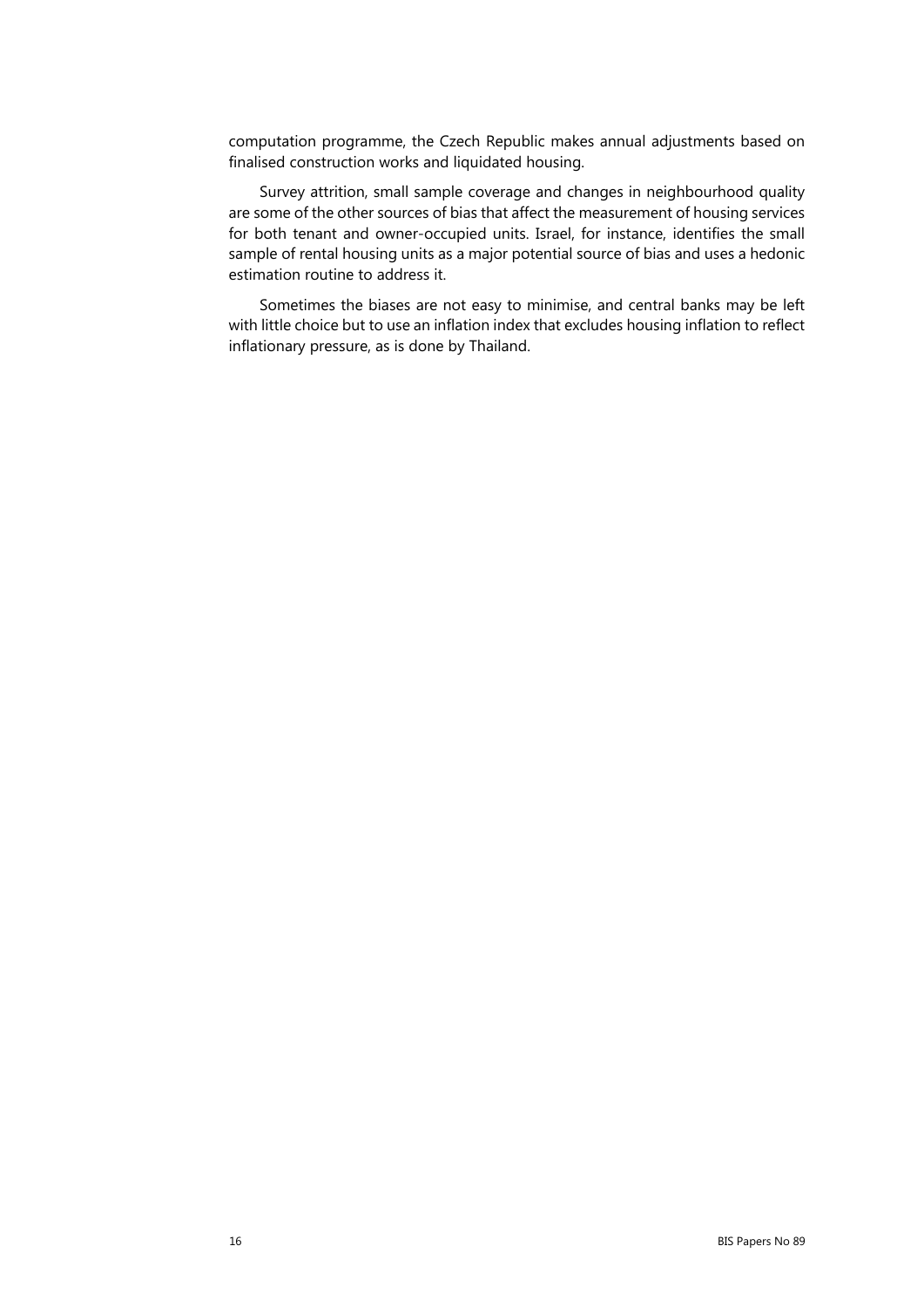# Appendix

## Administered and regulated prices

Summary of survey responses; as a share of preferred inflation measure Table 3.1

|                | Overall weight on preferred<br>inflation measure | Sectors                                                                                       |             |
|----------------|--------------------------------------------------|-----------------------------------------------------------------------------------------------|-------------|
| Chile          | 9.9                                              | Gasoline                                                                                      | 3.5         |
|                |                                                  | Electricity                                                                                   | 2.7         |
|                |                                                  | Drinking water                                                                                | 1.9         |
|                |                                                  | Transportation by subway                                                                      | 1.3         |
| China          |                                                  | Agricultural goods                                                                            | $3.0 - 5.0$ |
|                |                                                  | Petrol                                                                                        | $3.0 - 5.0$ |
|                |                                                  | $\ldots$                                                                                      |             |
|                |                                                  | $\ldots$                                                                                      | $\cdots$    |
| Colombia       | 15.2                                             | Urban public transportation                                                                   | 4.8         |
|                |                                                  | Fuel                                                                                          | 2.9         |
|                |                                                  | Electricity                                                                                   | 2.9         |
|                |                                                  | Water/sewage                                                                                  | 2.6         |
| Czech Republic | 16.9                                             | Housing, water, electricity, gas and other fuels                                              | 11.6        |
|                |                                                  | Health                                                                                        | 1.7         |
|                |                                                  | Transport                                                                                     | 1.2         |
|                |                                                  | Restaurants and hotels                                                                        | 0.9         |
| Hungary        | 17.8                                             | Regulated services and medicines                                                              | 10.5        |
|                |                                                  | Regulated energy                                                                              | 7.3         |
|                |                                                  | $\ldots$                                                                                      |             |
|                |                                                  | $\cdots$                                                                                      |             |
| India          |                                                  | Fuel group - administered kerosene prices and<br>subsidised liquefied petroleum gas prices    | 1.8         |
|                |                                                  | Food group - prices of food items distributed<br>through the Public Distribution System (PDS) | 0.6         |
|                |                                                  | $\cdots$                                                                                      |             |
|                |                                                  | $\ldots$                                                                                      | $\cdots$    |
| Indonesia      | 18.0                                             | Transport, communication, and financial services                                              | 9.7         |
|                |                                                  | Housing, water, electricity, gas, and fuel                                                    | 5.1         |
|                |                                                  | Prepared food, beverages, cigarette, and tobacco                                              | 3.1         |
|                |                                                  | Health                                                                                        | 0.0         |
| Israel         |                                                  | Education                                                                                     | 4.2         |
|                |                                                  | Energy                                                                                        | 3.1         |
|                |                                                  | Food                                                                                          | 2.4         |
|                |                                                  | Municipal taxes                                                                               | 2.3         |
| Korea          |                                                  | Public services                                                                               | 8.6         |
|                |                                                  | Electricity and water and gas                                                                 | 4.9         |
|                |                                                  | $\ldots$                                                                                      |             |
|                |                                                  | $\cdots$                                                                                      |             |
| Malaysia       |                                                  | Utilities and energy (excluding fuels for personal<br>transport equipment)                    | 4.5         |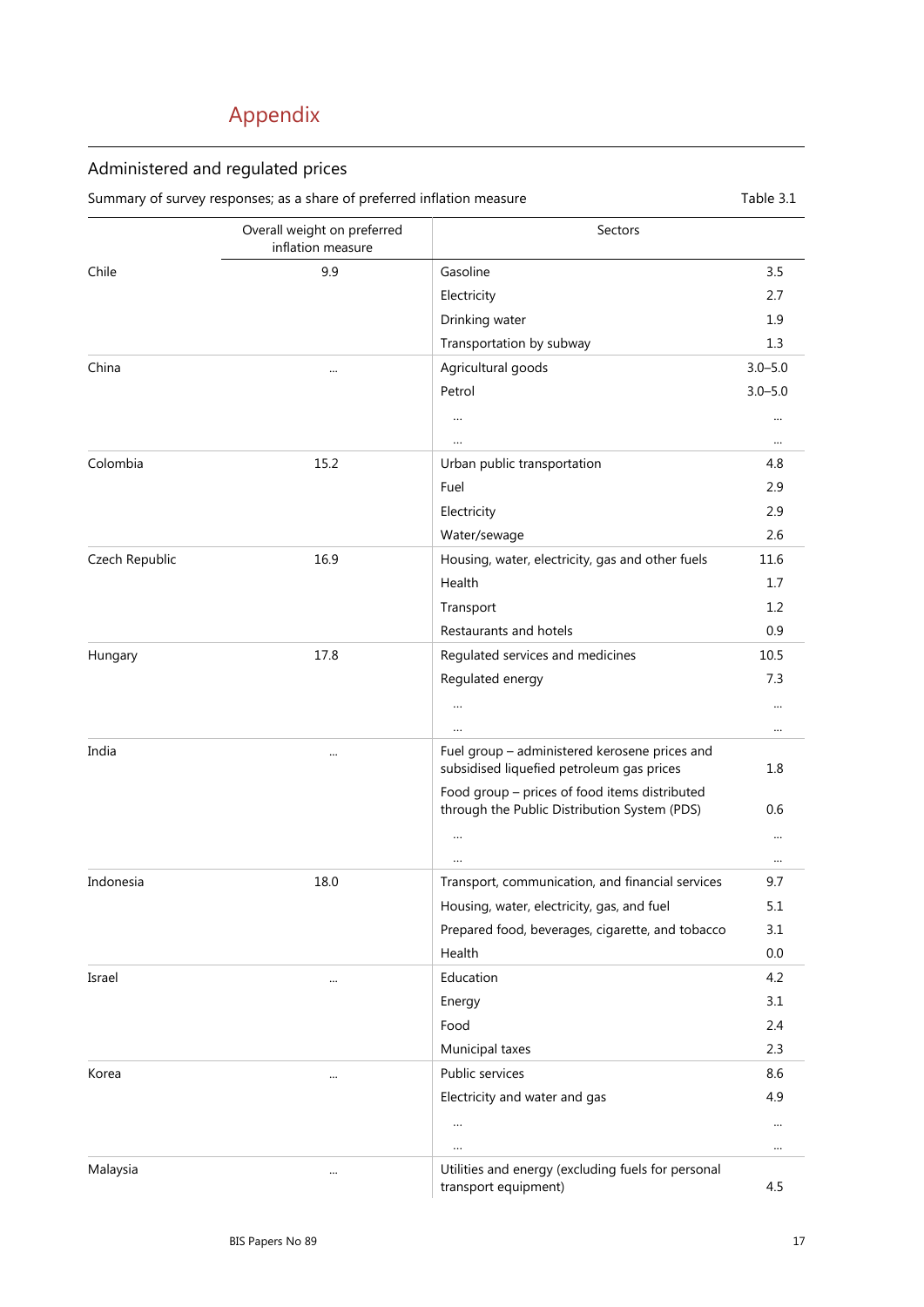|                             |          | Alcoholic beverages and tobacco                                                 | 2.2      |
|-----------------------------|----------|---------------------------------------------------------------------------------|----------|
|                             |          | Food (controlled price)                                                         | 1.1      |
|                             |          | Transport services                                                              | 0.9      |
| Mexico                      | 14.8     | Gasoline                                                                        | 3.7      |
|                             |          | Electricity                                                                     | 3.6      |
|                             |          | Public transportation                                                           | 2.0      |
|                             |          | Liquefied petroleum gas                                                         | 1.6      |
| Peru                        |          | Electricity                                                                     | 2.9      |
|                             |          | Telephone                                                                       | 2.9      |
|                             |          | Water                                                                           | 1.6      |
|                             |          | $\ldots$                                                                        | $\cdots$ |
| Poland                      |          | Energy                                                                          | 9.4      |
|                             |          | Services                                                                        | 5.2      |
|                             |          | Electricity                                                                     | 4.4      |
|                             |          | Gas                                                                             | 2.5      |
| Russia                      |          | Public utilities                                                                | 5.7      |
|                             |          | Housing services other than apartment rentals                                   | 2.6      |
|                             |          | Local railway and municipal transportation                                      | 1.6      |
|                             |          | Vital medicines                                                                 | 0.8      |
| Singapore                   | $\cdots$ | Electricity                                                                     | 3.2      |
|                             |          | <b>Bus fares</b>                                                                | 1.4      |
|                             |          | Train fares                                                                     | 1.2      |
|                             |          | Household services and supplies: government levy<br>for foreign domestic worker | $0.8\,$  |
| South Africa                | 18.5     | Petrol                                                                          | 5.7      |
|                             |          | Electricity                                                                     | 4.1      |
|                             |          | Education                                                                       | 3.0      |
|                             |          | Communication                                                                   | 76.0     |
| Thailand                    | 34.6     | Core                                                                            | 19.9     |
|                             |          | Energy                                                                          | 11.4     |
|                             |          | Raw foods                                                                       | 3.3      |
|                             |          | $\ldots$                                                                        | $\cdots$ |
| Turkey                      | $\cdots$ | Energy                                                                          | 6.9      |
|                             |          | Alcoholic beverages and tobacco                                                 | 4.8      |
|                             |          | $\ldots$                                                                        | $\cdots$ |
|                             |          | $\ldots$                                                                        | $\cdots$ |
| <b>United Arab Emirates</b> | $\cdots$ | Gas, electricity and water                                                      | 5.2      |
|                             |          |                                                                                 |          |
|                             |          |                                                                                 |          |
|                             |          |                                                                                 | $\cdots$ |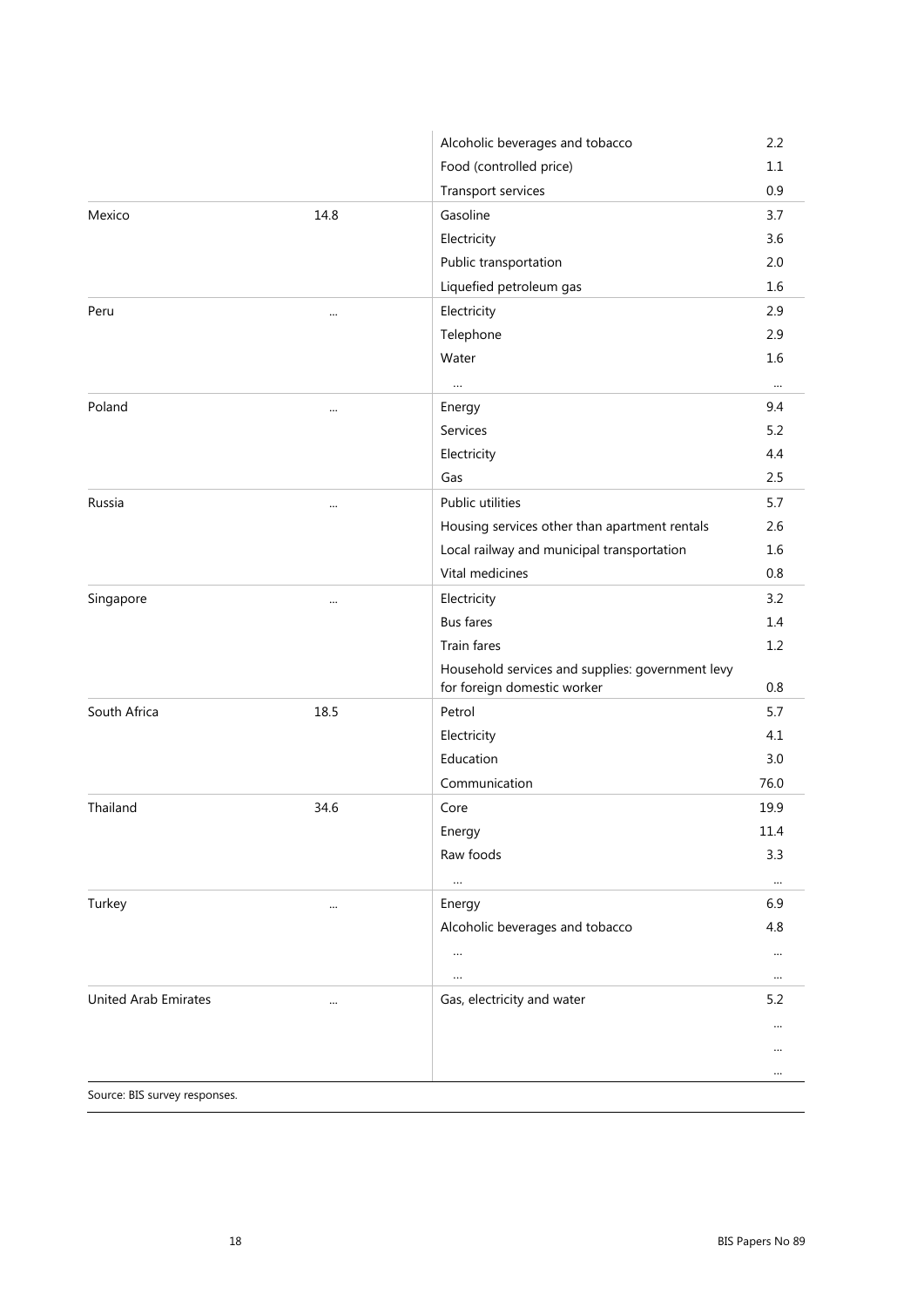## Housing rental cost in the CPI discussed and the CPI Table 3.2

| able |  |  |
|------|--|--|

|                              |             | Imputed rent based on:                |                                  |                       |            |                                   |  |
|------------------------------|-------------|---------------------------------------|----------------------------------|-----------------------|------------|-----------------------------------|--|
|                              | Market rent | <b>Net</b><br>acquisition<br>approach | Rental<br>equivalent<br>approach | User cost<br>approach | Other      | Share in<br>price index<br>$(\%)$ |  |
| Chile                        | <b>YES</b>  |                                       | $\cdots$                         | $\cdots$              |            | 4.20                              |  |
| China                        | <b>YES</b>  | $\cdots$                              | <b>YES</b>                       |                       |            | 20.00                             |  |
| Colombia                     | <b>YES</b>  |                                       | <b>YES</b>                       |                       | $\cdots$   | 18.59                             |  |
| Czech Republic               | YES         |                                       | YES                              |                       |            | 13.82                             |  |
| Hong Kong SAR                | <b>YES</b>  |                                       | <b>YES</b>                       | $\cdots$              |            | 31.70                             |  |
| Hungary                      | <b>YES</b>  |                                       | $\cdots$                         |                       | $\cdots$   | 1.20                              |  |
| India                        | YES         | $\cdots$                              | <b>YES</b>                       |                       | $\cdots$   | 10.10                             |  |
| Indonesia                    | <b>YES</b>  | $\cdots$                              | $\cdots$                         | $\cdots$              |            | 8.57                              |  |
| Israel                       | <b>YES</b>  |                                       | <b>YES</b>                       |                       |            | 24.80                             |  |
| Korea                        | <b>YES</b>  |                                       | $\cdots$                         |                       | $\cdots$   | 9.28                              |  |
| Malaysia                     | YES         |                                       | $\cdots$                         |                       |            | 17.20                             |  |
| Mexico                       | <b>YES</b>  | $\cdots$                              | <b>YES</b>                       |                       |            | 17.20                             |  |
| Peru                         | $\cdots$    | $\cdots$                              | YES                              | $\cdots$              | $\cdots$   | 2.40                              |  |
| Philippines                  | <b>YES</b>  |                                       | $\cdots$                         |                       | <b>YES</b> | 13.80                             |  |
| Poland                       | <b>YES</b>  |                                       | $\cdots$                         |                       | $\cdots$   | 1.20                              |  |
| Russia                       | <b>YES</b>  |                                       |                                  |                       |            | 2.90                              |  |
| Saudi Arabia                 | $\cdots$    | $\cdots$                              | $\cdots$                         |                       | $\cdots$   | 20.50                             |  |
| Singapore                    | <b>YES</b>  | $\cdots$                              | <b>YES</b>                       |                       | $\cdots$   | 22.90                             |  |
| South Africa                 | <b>YES</b>  |                                       | <b>YES</b>                       |                       |            | 0.00                              |  |
| Thailand                     | <b>YES</b>  | $\cdots$                              | <b>YES</b>                       | $\cdots$              | $\cdots$   | 15.40                             |  |
| Turkey                       | <b>YES</b>  |                                       | $\cdots$                         |                       | $\cdots$   | 5.10                              |  |
| <b>United Arab Emirates</b>  |             |                                       |                                  |                       | $\cdots$   | 39.00                             |  |
| Course: DIC sunsey responses |             |                                       |                                  |                       |            |                                   |  |

Source: BIS survey responses.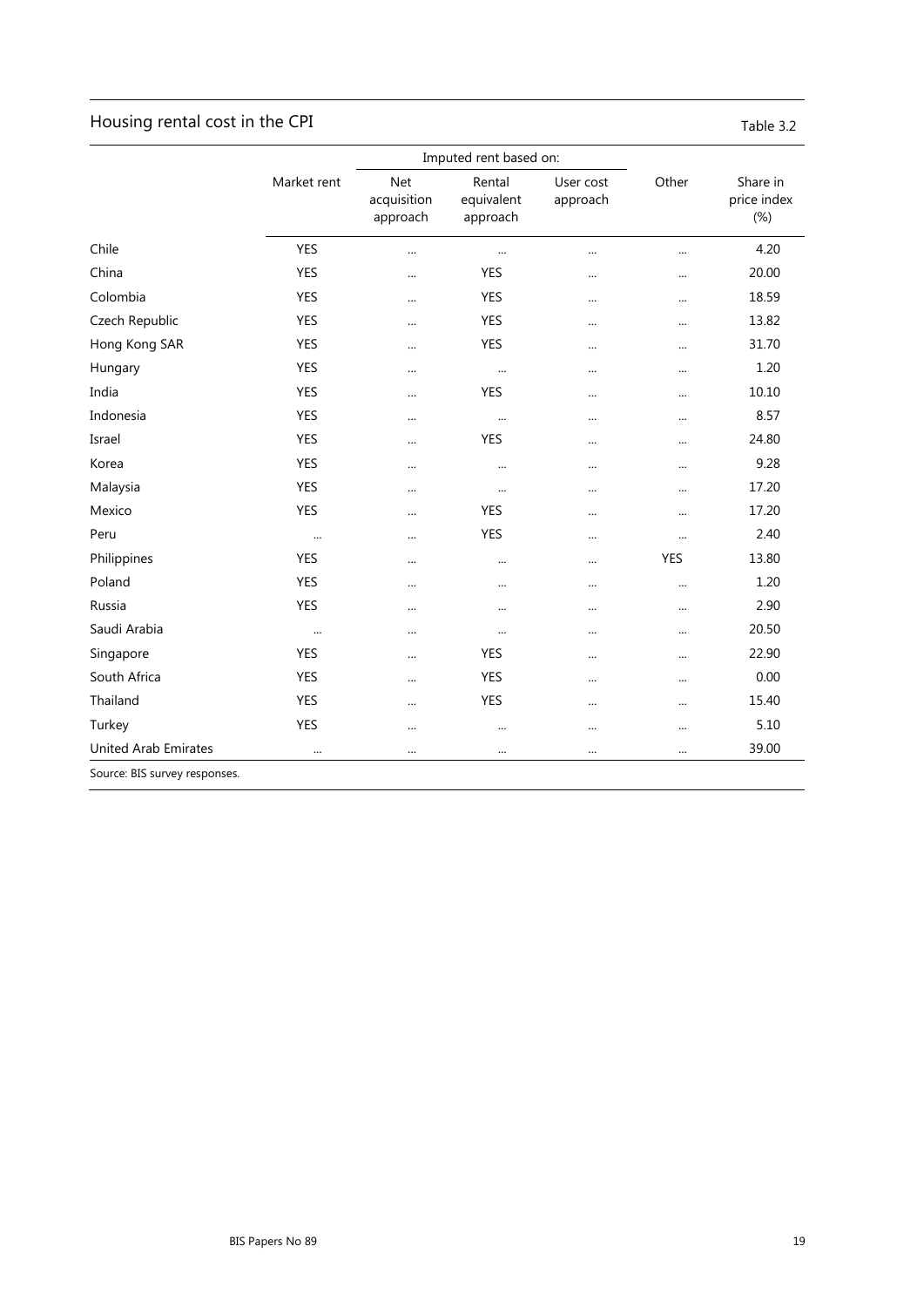## Core inflation measures used by central banks

Summary of survey responses Table 3.3

| Chile                       | CPI (core): CPI without foods and energy                            |
|-----------------------------|---------------------------------------------------------------------|
| China                       | $\ddotsc$                                                           |
| Colombia                    | CPI (core):                                                         |
| Czech Republic              | CPI (core): excluding fuels                                         |
| Hong Kong SAR               | $\ddotsc$                                                           |
| Hungary                     | CPI (core): adjusted for the effects of indirect taxes              |
| India                       | $\ddotsc$                                                           |
| Indonesia                   | CPI (core)                                                          |
|                             | CPI (volatile foods)                                                |
|                             | CPI (index-administered prices)                                     |
| Israel                      | CPI (core): excluding energy, food, fruits and vegetables           |
| Korea                       | CPI (core)                                                          |
| Malaysia                    | CPI (core)                                                          |
| Mexico                      | CPI (core)                                                          |
| Peru                        | CPI (core)                                                          |
| Poland                      | CPI (core): CPI net of food and non-alcoholic beverages and energy  |
|                             | Inflation net of administered prices                                |
| Philippines                 | CPI (core)                                                          |
| Russia                      | CPI (core)                                                          |
| Saudi Arabia                | $\ddotsc$                                                           |
| Singapore                   | CPI (core): excludes accommodation and private road transport costs |
| South Africa                | CPI (core)                                                          |
|                             | Administered prices                                                 |
| Thailand                    | CPI (core)                                                          |
|                             | Core inflation excluding government measures and rent               |
| Turkey                      | CPI (core): excludes unprocessed food and alcohol-tobacco           |
| <b>United Arab Emirates</b> | CPI excluding rent                                                  |